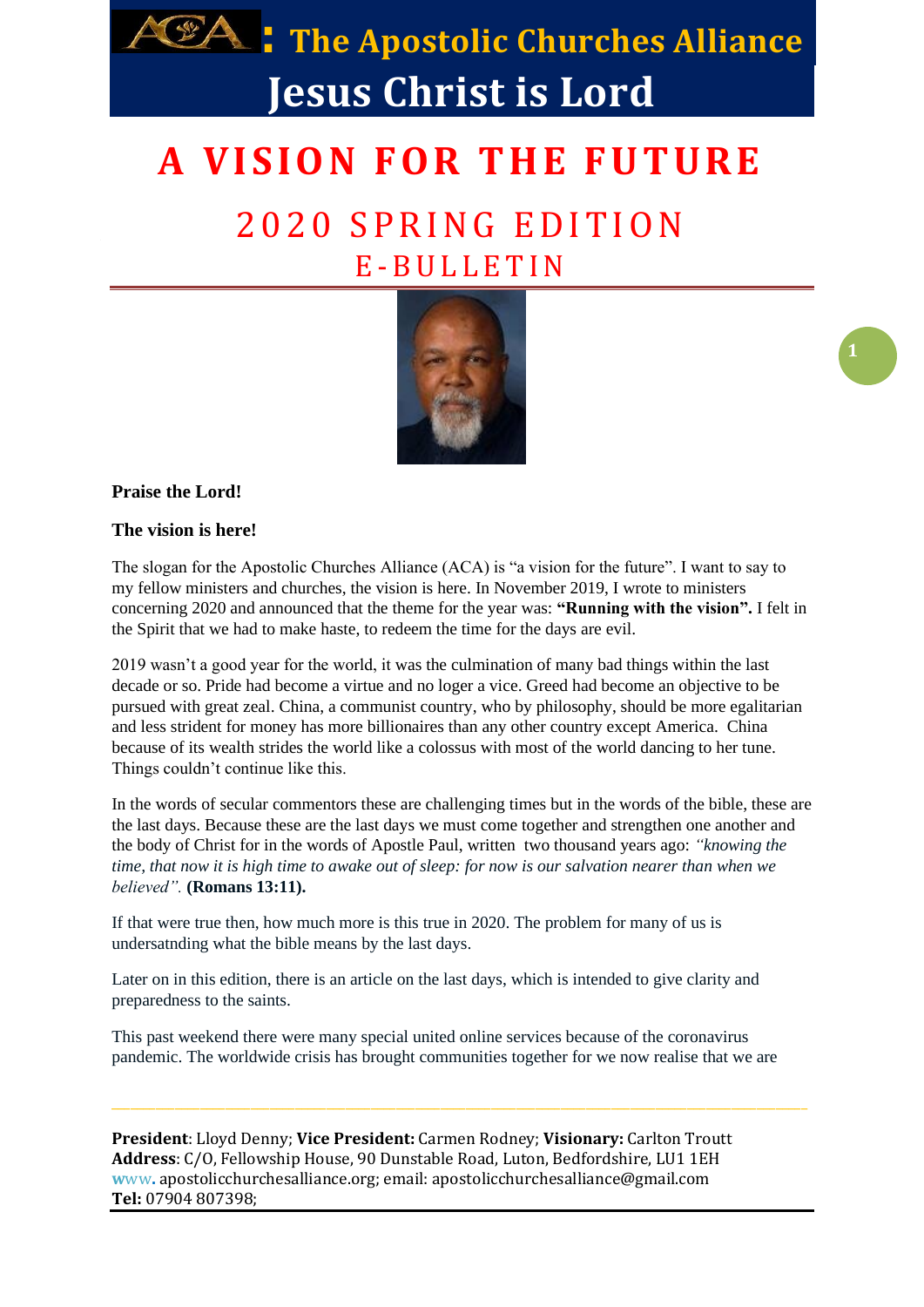

better together and that we are interdependent. This is true for the world at large and certainly true for the body of Christ.

We had become nationalistic, xenophobic, selfish and ruthless towards the poor, hungry and stateless. Leaders were being elected on a platform of hate and selfishness.

People are rightly nervous and some afraid of a one world government because history tell us that evil flourishes when men try to bring this about. Nimrod, the mighty hunter of men wanted a one world government with him as king. God intervened and stopped the project. Similar attempts have taken place in regions of our world: fascism and communism to name but two wanted world domination but were thwarted.

Yet it was the prayer of our Lord that the church be one. The church united is a force for good and not evil so let's work for unity.

The vision is also now becuase the world needs the church. Coronavirus has silenced the world like never before. God has been speaking to this generation but his voice has been ignored.

He has spoken through nature: floods, fires, hurricanes and even earthquakes. The earth is crying out but we have not been listening.

He spoke to us through our children; afraid of what is coming upon the earth. They walked out of schools, protested, appeared in the media, used social media to express their fears but world leaders didn't want to know. Yes, we agree with you, but not now, was the response of some.

Our Lord spoke about the response to the ministry of John the Baptist and his own ministry thus: *"whereunto then shall I liken the men of this generation? And to what are they like? They are like unto children sitting in the marketplace, and calling one to another, and saying, we have piped unto you, and ye have not danced; we have mourned to you, and ye have not wept. For John the Baptist came neither eating bread nor drinking wine; and ye say, He hath a devil. The Son of man is come eating and drinking; and ye say, Behold a gluttonous man, and a winebibber, a friend of publicans and sinners! But wisdom is justified of all her children"*. **(Luke 7:31-35).**

The effects of the pandemic will soon past from the UK and in time the whole world. Being a virus or plague it will remain on earth but will be managed through public health control measures and our body's natural immune system.

People are ready to be ministered to for many know the world had gone too far in challenging the laws of nature, decency and of God**.** 

**The Lord's servant**

**Apostle Lloyd Denny**

**President of the Apostolic Churches Alliance**

**President**: Lloyd Denny; **Vice President:** Carmen Rodney; **Visionary:** Carlton Troutt **Address**: C/O, Fellowship House, 90 Dunstable Road, Luton, Bedfordshire, LU1 1EH **w**ww**.** apostolicchurchesalliance.org; email: apostolicchurchesalliance@gmail.com **Tel:** 07904 807398;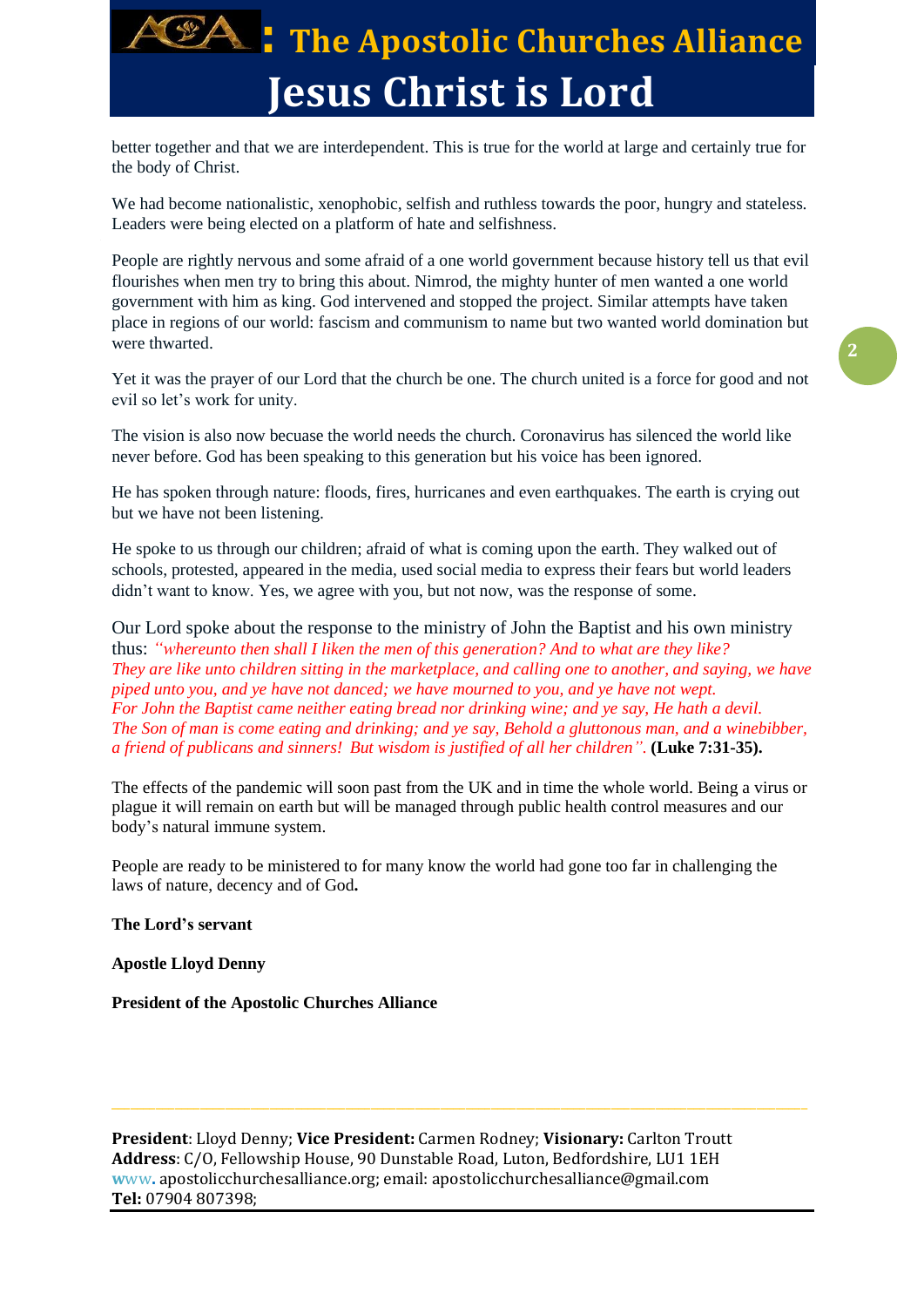

## **224 : The Apostolic Churches Alliance Jesus Christ is Lord**

## **ACA NEWS**

With Covid -19 Spring church services and special meetings have been cancelled or postponed for later in the year. We'll keep you posted as soon as we know what each of us is intending to do in the coming weeks and months.

It's good to see the innovative ways some churches have responded to the shut down. May the Lord keep the saints especailly the newly converted during the crisis and to the end.

Some churches have struggled communicating with the saints and are having to learn very quickly because they either set their faces against anything new or were slow in embracing change.

The ACA will work with partner churches when we can to share best practices and information so we all can be better at communicating in diffeerent ways. It's a fact that God communicates in a myriad of ways: dreams, visions, trances, the written word, the inner voice and through the vocal gifts of the Spirit.

We would like to have a special service before the end of the year once the lock down has been lifted. The In Our Time Wordfest on Saturday **14th November** is an opportunty to do so. Again, we will keep you posted.

In the meantime, please put it in your diary for we must come together as soon as we can do so, in large numbers to mourn our loss, for we have lost ministers and saints during this pandemic, either to the virus or in other ways; and in thanksgiving.

There are national guidance on conducting funerals and weddings during the pandemic, do visit the NHSE website for information and regular updates. Click on the link below for access. <https://www.england.nhs.uk/participation/why/nhse/>

In the case of funerals there are special measures in place which will upset families so please educate yourself so you can support bereaved families appropriately.

Do visit your church premises regularly and ensure it is as secure as is possible. Robbers are breaking into properties because they know they are not being used and people are staying home. These are professional robbers and also desperate people who are drug addicts, beggars and the homeless who are looking for cash and anything they can get their hands on.

Please let us know of any news items you think is useful to share by emailing: [lloyddenny@rrfluton.org.uk.](mailto:lloyddenny@rrfluton.org.uk)

One of the major concerns is the proliferation of fake or unsourced news that are causing distress and fear. People, including the saints, are too quick to forward unsourced video, audio and text. Please help put a stop to this. Stick to the Bible, it has reports we can trust.

Pastor Trouut has organised for Pastors to pray together on line from different locations around the world each week. I know others are doing the same, there is no distance in prayer.

**President**: Lloyd Denny; **Vice President:** Carmen Rodney; **Visionary:** Carlton Troutt **Address**: C/O, Fellowship House, 90 Dunstable Road, Luton, Bedfordshire, LU1 1EH **w**ww**.** apostolicchurchesalliance.org; email: apostolicchurchesalliance@gmail.com **Tel:** 07904 807398;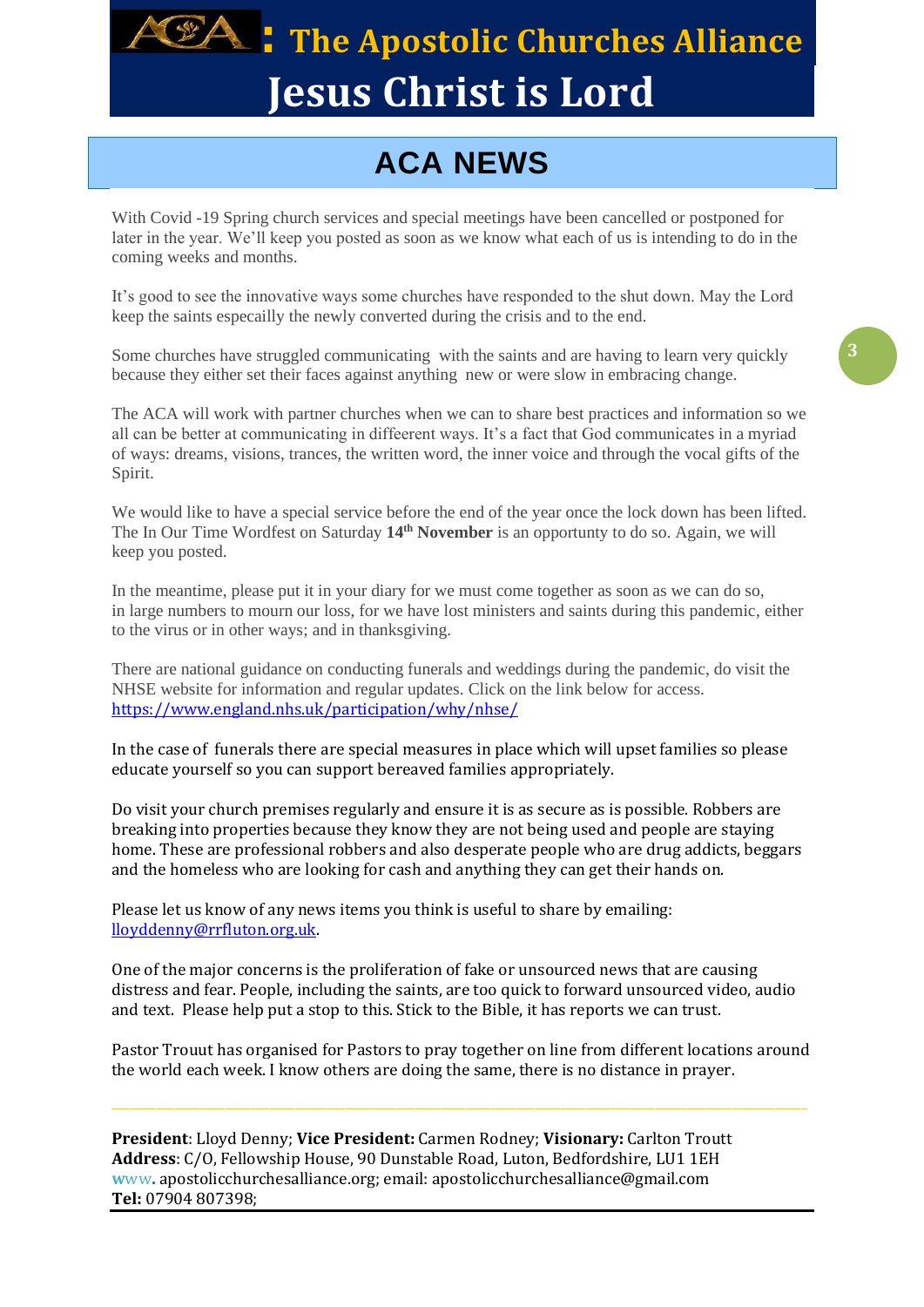

## **: The Apostolic Churches Alliance Jesus Christ is Lord**

### **THE LAST DAYS**

The term or phrase last days is important to preachers and the church alike, in every generation. The term can be found in both the old and new Testaments.

The problem we get oursleves into when trying to explain the last days is one of putting a specific date to last days. Determing the last days is like saying "how long is a piece of string"

In Genesis 49, Jacob nearing the end of his pilgrimage, calls his sons to him to tell them the things that shall befall them in the last days. Their last days is different from the last days referred to by Prophet Joel or Prophet Micah **(Isaiah 2 & Micah 4)** when speaking of the House of God.

The last days of the 12 sons of Jacob referred to what would become of the tribes in years to come. To take Judah as an example, the tribe from which Messiah came.

"Judah, thou art he whom thy brethren shall praise: thy hand shall be in the neck of thine enemies; thy father's children shall bow down before thee. Judah is a lion's whelp: from the prey, my son, thou art gone up: he stooped down, he couched as a lion, and as an old lion; who shall rouse him up? The sceptre shall not depart from Judah, nor a lawgiver from between his feet, until Shiloh come; and unto him shall the gathering of the people be. Binding his foal unto the vine, and his ass's colt unto the choice vine; he washed his garments in wine, and his clothes in the blood of grapes: His eyes shall be red with wine, and his teeth white with milk".

Judah, which means praise, yet he is first described as a warrior a military person. Then Jacob says because of Judah's military prowess his brethren would bow down before him.

Then Jacob said, Judah is a lion's whelp, (whelp - puppy, offspring) or a baby lion.

Then the sceptre would not depart from Judah nor a lawgiver from between his feet until Shiloh comes and unto him shall the people be gathered.

Jacob saw ahead of time the rise of Judah to become the dominant tribe, that would become the tribe of kings. That Shiloh (the Sent one) would gather the people unto himself and this would include the nations but only when Messiah came. Jacob also saw the bloody death of of the Sent one. The author of Hebrews ascribed to our Lord the office of Apostle, which mean, the Sent One. (Hebrews 3:1).

The 12 disciples were later called apostles, as were Paul, Barnabas and others. Paul wrote about the office of apostle in his letters in particular Ephesians 4. So, the office of apostle is legitimate and necessary in the church. However, there are different levels of apostles.

Jesus Christ is at a level all by himself. Then we have the apostles of the Lamb, the 12 called by our Lord. Then the foundational apostles comprising the 12 plus New Testament aposles like Paul, Barnabas, Silas et al. Finally, we have ministry apostles.

As long as the church have need for pastors, teachers etc it has need for apostles. With the falling away (2 Thess. 2), the office of apostle was hijacked by the Papacy and it became his own by decree.

**President**: Lloyd Denny; **Vice President:** Carmen Rodney; **Visionary:** Carlton Troutt **Address**: C/O, Fellowship House, 90 Dunstable Road, Luton, Bedfordshire, LU1 1EH **w**ww**.** apostolicchurchesalliance.org; email: apostolicchurchesalliance@gmail.com **Tel:** 07904 807398;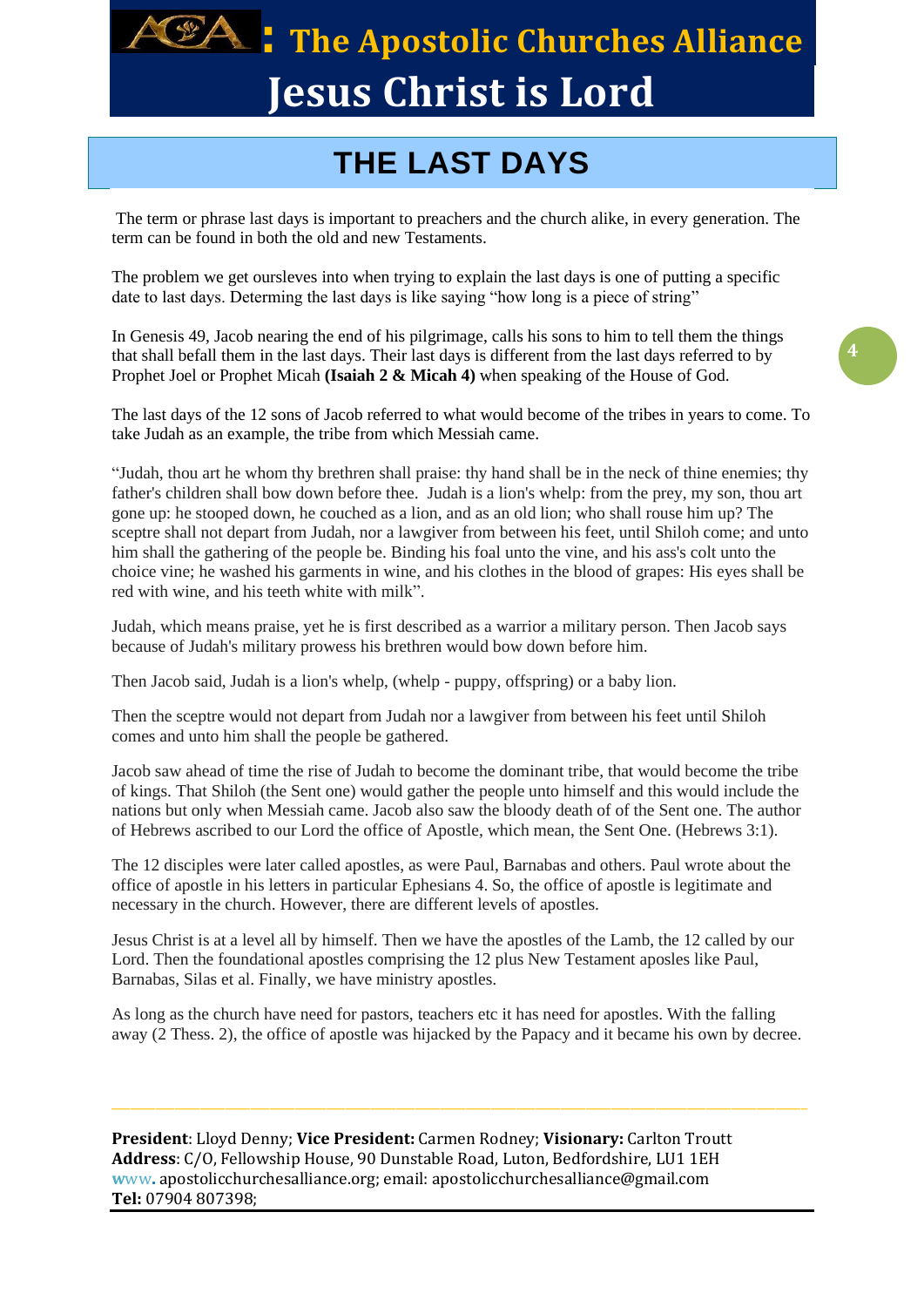

Following the Reformation the office was restored to the church but church ministers were ignorant of the office or reluctant to use it lest it be said they were presumptious.

The truth of the matter is a 13 year old girl may have no idea about being a mother but if she gives birth to a child she is a mother.

The substantial difference between our Lord as apostle and the other levels of apostle is this. Other apostles are sent ones whereas our Lord is **the Sent One**. Furthermore, earthly apostles are chosen by God. Jesus on the other came from heaven.

The first principle to follow when looking at "the last days" is the starting point; that's when the clock starts ticking.

Looking through the history of Judah and Israel one can see the fulfilment of the inspired words of Jacob.

The first major warrior in Israel was Joshua but he was of the tribe of Ephraim. Then we have warriors like Samson (Dan), Gideon (Manasseh) and Jephthah (also from Manasseh), none were from Judah. Furthermore, these warriors or judges never became King.

King Saul was the first King of Israel and was a warrior but was not from the tribe of Judah, he was from Benjamin. Neither did his brethren praise him. He became jealous because David was more lauded than he.

David, was a warrior from Judah and was praised by the people. He also became King and was loved more as a king than even after he defeated Goliath.

David then is the start of the last days for Judah. The importance of Judah in Israel would continue apace, even when some of the Kings were not righteous. Judah kept on providing kings right to the birth of the one that was born King (Jesus).

Jesus' kingship would end with his garments washed in wine and his garments in red wine, a reference to his bloody crucifixion.

With the death of Jesus the role of Judah would cease in Israel. Christ who is King of kings and Lord of Lords would extend his reign to the church.

In Isaiah 2, the same prophecy given to the prophet Micah: "But in the last days it shall come to pass, *that* the mountain of the house of the LORD shall be established in the top of the mountains, and it shall be exalted above the hills; and people shall flow unto it".

This prophecy could not be fulfilled before Christ and within Judaism, because of the reference to the nations flowing into the house of God. This only became possible through the church.

Let's now return the last days Jesus spoke about.

The last days began with Jesus as made clear in Hebrews 1: "God, who at sundry times and in divers manners spake in time past unto the fathers by the prophets, hath in these **last days** spoken unto us by his Son, whom he hath appointed heir of all things, by whom also he made the worlds; who being the brightness of his glory, and the express image of his person, and upholding all things by the word of

**President**: Lloyd Denny; **Vice President:** Carmen Rodney; **Visionary:** Carlton Troutt **Address**: C/O, Fellowship House, 90 Dunstable Road, Luton, Bedfordshire, LU1 1EH **w**ww**.** apostolicchurchesalliance.org; email: apostolicchurchesalliance@gmail.com **Tel:** 07904 807398;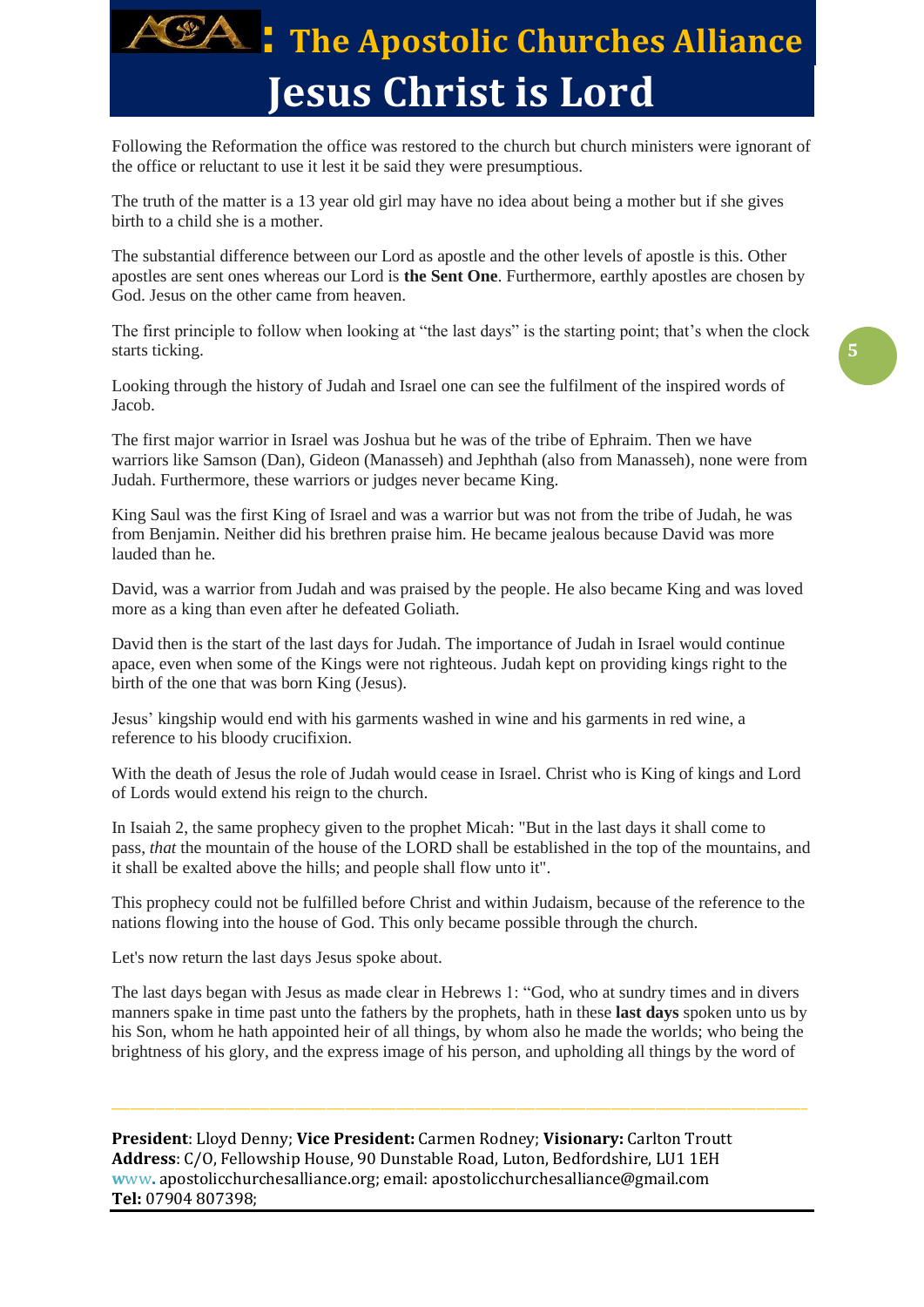

his power, when he had by himself purged our sins, sat down on the right hand of the Majesty on high".

The universal outpouring of the Holy Spirit on the day of Pentecost happened as a further sign of the commencement of the last dayst. The last days clock started ticking at the death and resurrection of Messiah.

"And it shall come to pass in **the last days**, saith God, I will pour out of my Spirit upon all flesh: and your sons and your daughters shall prophesy, and your young men shall see visions, and your old men shall dream dreams. And on my servants and on my handmaidens I will pour out in those days of my Spirit; and they shall prophesy: and it shall come to pass, that whosoever shall call on the name of the Lord shall be saved". **(Acts 2: 17-18, 21).** The last days is the day of grace and truth.

What God told prophet Joel, began to be fulfilled on the Day of Pentecost and will continue to the very end. Prophet Joel doesn't use the words "the last days" but he was speaking of the future when there would be universal outpouring of the Holy Spirit. **(Joel 2: 27-28).** Peter, on the other hand took the same prophecy and show the beginning of its fulfilment.

To know where we are in the last days we need to look at the prophecies of our Lord and the apostles and even the prophets.

Our Lord in Matthew 24 and its parallel scriptures in Mark 13 and Luke 21, give pointers to the last days. Paul and Peter also in their epistles give pointers to the last days.

Paul for example is adamant about what the last days will look like.

The prophets of old preface their message with "thus saith the Lord". The apostles didn't do this but would make it very clear that God was speaking through them. For the Spirit of Christ was in them.

"This know also, that in **the last days** perilous times shall come", wrote Apostle Paul. He then goes on to list some of the things to look out for. **(2 Timothy 3:1-9).**

I know each generation from the start of the church make claim to the scriptures being fulfilled in their time. We then must observe the second principle when determining the last days. This is the principle of "probability". The many and diverse happenings at the same time.

We know that Jesus was the Messiah or Christ because he fulfilled many prophecies ranging from Genesis right up to Malachi.

What Paul lists in his second letter to Timothy, together with what our Lord spoke about in the gospels I mentioned above, and what James and Peter wrote, can only be fulfilled in the modern world.

Are we close to the ending of the last days? It began with Jesus Christ and will end when the gospel has been preached into all the world for a witness. **The Lord will call time**. Until then let us continue preaching the gospel even though the number of souls that will be saved may be small. Only eight souls were saved when the flood came. Only three souls ultimately made it to safety out of Sodom and Gomorrah. Abraham pleaded for the twin cities and God said yes but he stopped pleading at ten souls.

#### **Apostle Lloyd Denny.**

**President**: Lloyd Denny; **Vice President:** Carmen Rodney; **Visionary:** Carlton Troutt **Address**: C/O, Fellowship House, 90 Dunstable Road, Luton, Bedfordshire, LU1 1EH **w**ww**.** apostolicchurchesalliance.org; email: apostolicchurchesalliance@gmail.com **Tel:** 07904 807398;